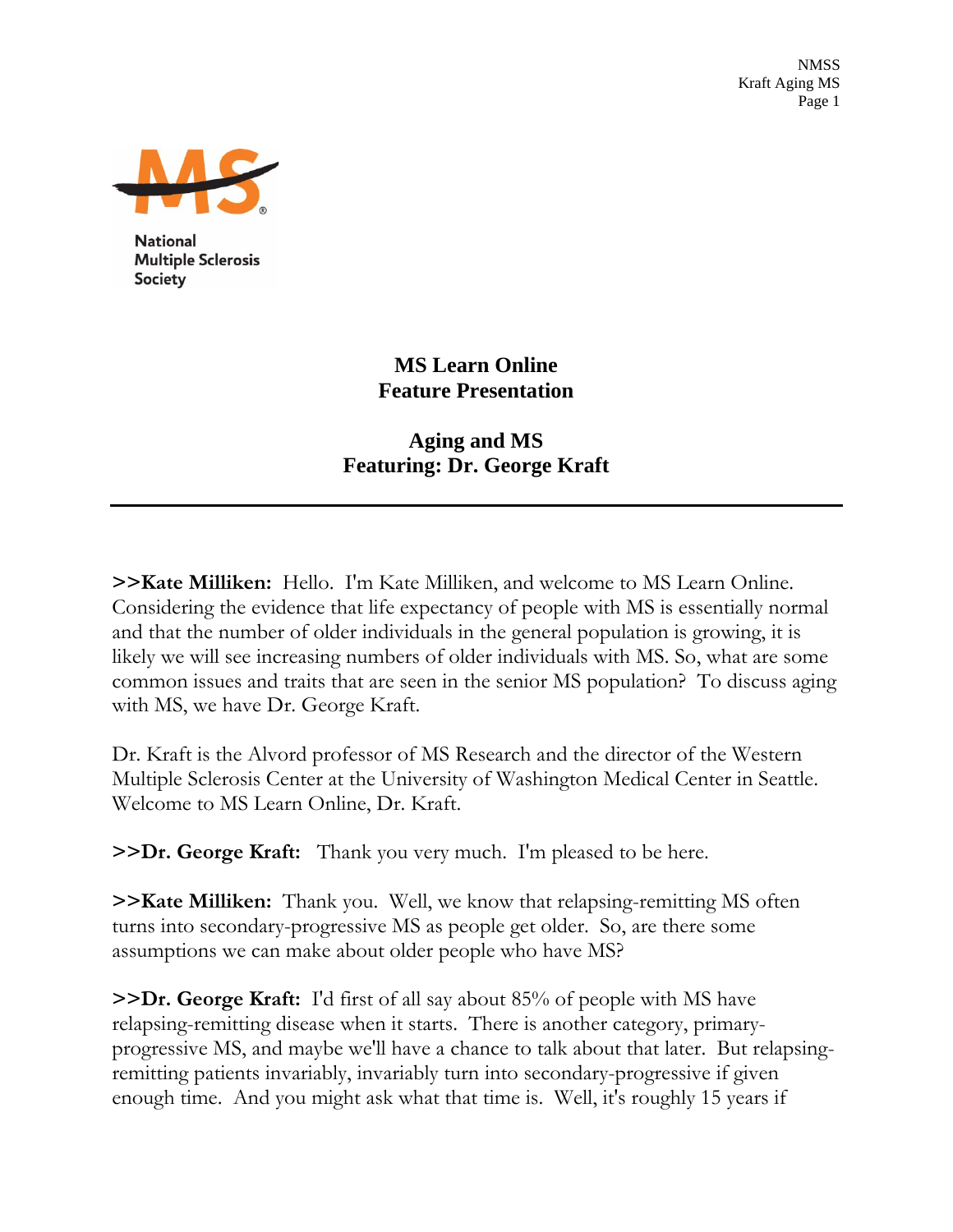they're not treated. But we are so fortunate because we are now 18 years after the first disease-modifying treatment, which came out in 1993, October. I remember the month.

## **>>Kate Milliken:** Very exciting moment.

**>>Dr. George Kraft:** Yeah, yeah. And so we're gaining experience in patients who have now been on a disease treatment for maybe almost 20 years. And we think that it's taking a little longer for them to convert to secondary-progressive MS, but invariably they will convert.

**>>Kate Milliken:** Is there more physical disability in older patients?

**>>Dr. George Kraft:** Well, I will ask you, is there more physical disability in older people? And, of course, there is, and MS produces disability. So, you have the situation where you have the age plus the MS, and so MS patients, yes, are probably more disabled as they are older than people without MS.

**>>Kate Milliken:** Are there more common symptoms that you see in older patients with MS?

**>>Dr. George Kraft:** I think the thing that we worry about most is falls, because falls can be detrimental, you can do damage, you can break bones, you can hit your head, you can do very major damage to yourself. And so we like to use walking aids, canes, walkers, wheelchairs, electric scooters for MS patients who need that rather than have them struggle and fall.

**>>Kate Milliken:** Does age make a difference, in your mind, when choosing a disease-modifying therapy?

**>>Dr. George Kraft:** We take more into account the age of the disease, when the disease hit and how long has the person had the disease.

**>>Kate Milliken:** When you're treating an older MS patient, how much are you thinking about incorporating assistive devices into their lives?

**>>Dr. George Kraft:** As I kind of said earlier, we don't want patients to fall, that's maybe our number one worry as patients get older and disabled. And let me define a fall. A fall is defined as going from one level to a lower level, and it could be a patient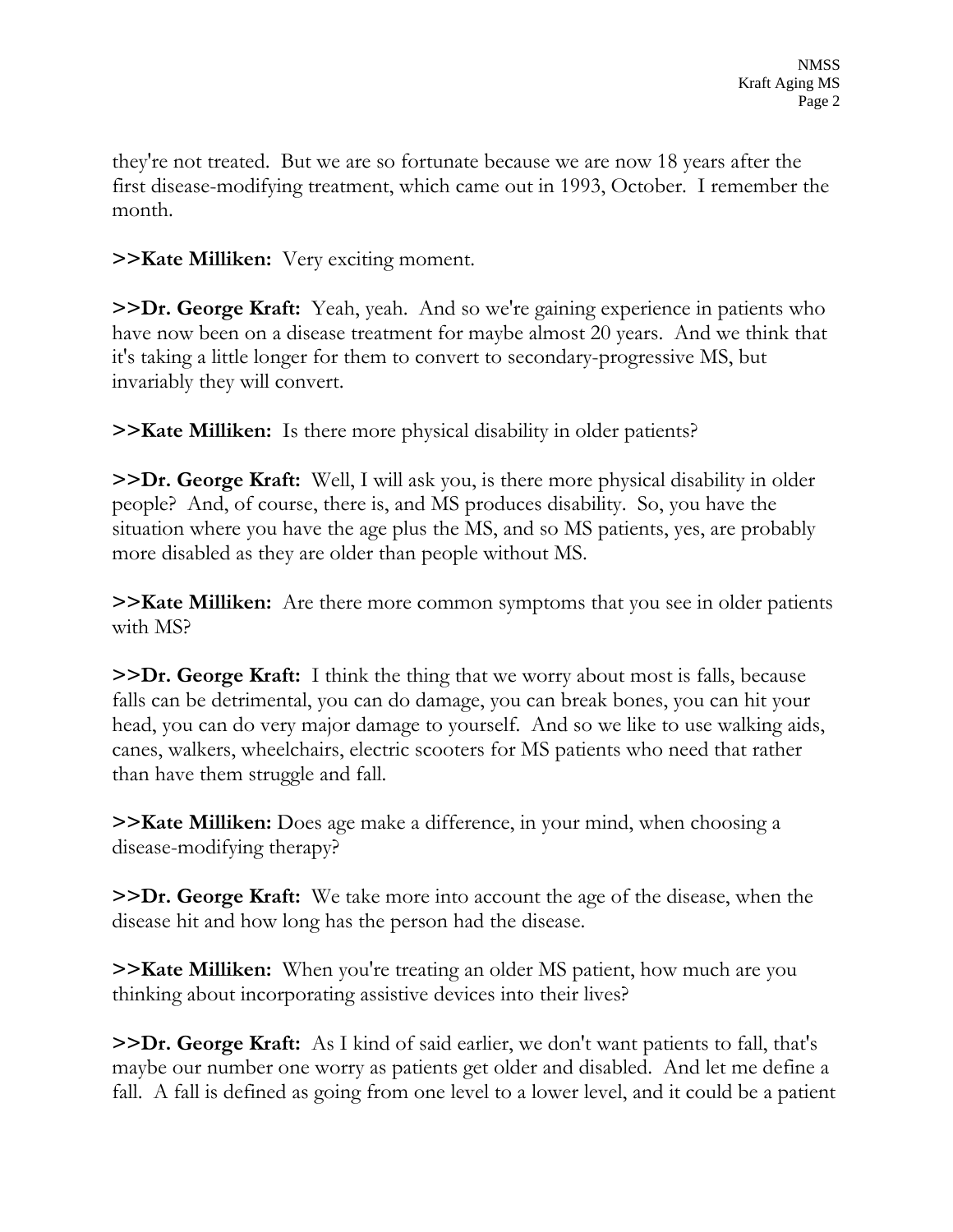in a wheelchair who is trying to transfer to a bed and falls on the floor. That's a fall, and you can do damage then. So, yes, we want to provide the patient with the appropriate devices, and it probably needs a health professional that knows this to tell them what it is. The worst thing is to just go in a store and buy something because they like the looks of it. It may not be the right thing.

**>>Kate Milliken:** I feel like in the world of MS, because of these disease-modifying therapies, this is a completely new population to be working with. So, for you, what is that like to kind of be forging new ground with older MS patients?

**>>Dr. George Kraft:** The factor is they are better shape at different ages as they get older. That's really very gratifying.

**>>Kate Milliken:** Do you find that you are actually working with patients in middle age to kind of prepare them for as they get older in terms of their skill set, the way they run their finances, the way they use assistive devices, stuff like that?

**>>Dr. George Kraft:** We have had a big research and interest in this for a long time. In fact, fatigue is the most common symptom of MS, and we wrote the first paper on fatigue. It was published in mid-1980s. And so fatigue is a problem, and we now know that MS patients in the afternoons, for example, might just do very badly in things they could do okay in the morning in. So, we need to take all of this into account and be sure that they plan their life and their day and their week to maximize their capacity.

The other area of interest is cognitive. Memory problems are a very serious problem with MS, and judgment problems and the ability to multi-task and planning and so forth are -- the higher cognitive tasks are much more difficult in MS patients. We need to work with them on that. And I would say that a very important thing to do is if a patient is not functioning well, consider that they may have some cognitive problems. They should be seen by a neuropsychologist and probably be tested to determine what their deficits are. Because we have techniques to improve them if we can identify what they are.

**>>Kate Milliken:** What's amazing is you hear that as everybody gets older that they end up losing their memory. So, how is it possible for you to determine what is MSrelated and what isn't?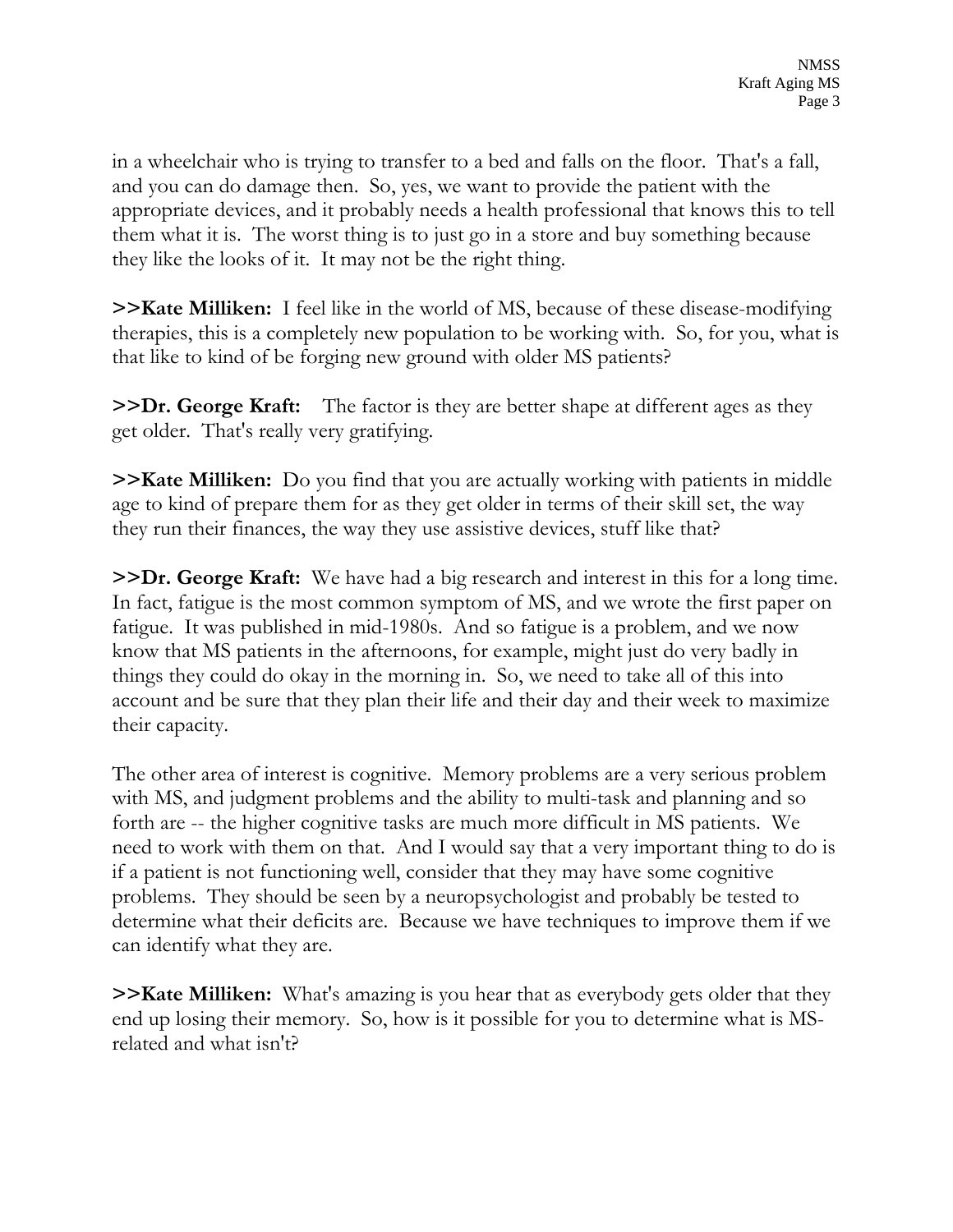**>>Dr. George Kraft:** That's a very good question, but our nurse psychologists who work for the MS Center, they are very good, and they can identify MS. It's a somewhat specific pattern. It's very different than the Alzheimer's kind of dementia. It's pretty technical, but there are ways to separate it out.

**>>Kate Milliken:** And depression, is that something that comes into play a lot?

**>>Dr. George Kraft:** Oh, yes. You know, in the general population in North America, depression is maybe, lifetime depression maybe about 15%. In MS it's three times that, it's about 45%. So, we are very concerned about that, too. One of the things we see is that some patients, because the disease-modifying treatments are not more ambulatory, they look good and they can talk well, and they don't appear to be disabled but they have fatigue and they have cognitive impairment, and they have depression, and these three diseases -- and sometimes they have pain. So, these four problems can really feed on each other. And the patient could be really quite miserable, and somebody would say you look so good and they will just be depressed even more because they don't think people appreciate how badly they are doing.

**>>Kate Milliken:** And I think that it's fair to say that no matter how old or how young you are, "you look good is" one of the kind of most bittersweet comments that you can have in the world of MS.

**>>Dr. George Kraft:** It certainly is, and maybe in the world.

**>>Kate Milliken:** Right. So, you recently conducted a workshop about the whole idea of aging in MS, and I'm wondering if you could give us any other points that we haven't covered kind of in this domain?

**>>Dr. George Kraft:** We had a tremendous turnout. I was really pleased with this. The first time any major program had been given on aging and MS, and I think we are going to be doing it again. I think the people want to attend it.

One of the things that is very important is your job as you get older, and I think the people without MS may struggle with employment, especially in today's economy as they get older, and especially if they maybe lose their job or the company closes and they have to find new work. So, you can imagine the patient with MS who looks good and talks well, who really can't multi-task. And what is in today's competitive employment something you've got to do? You've got to be able to answer the phone,